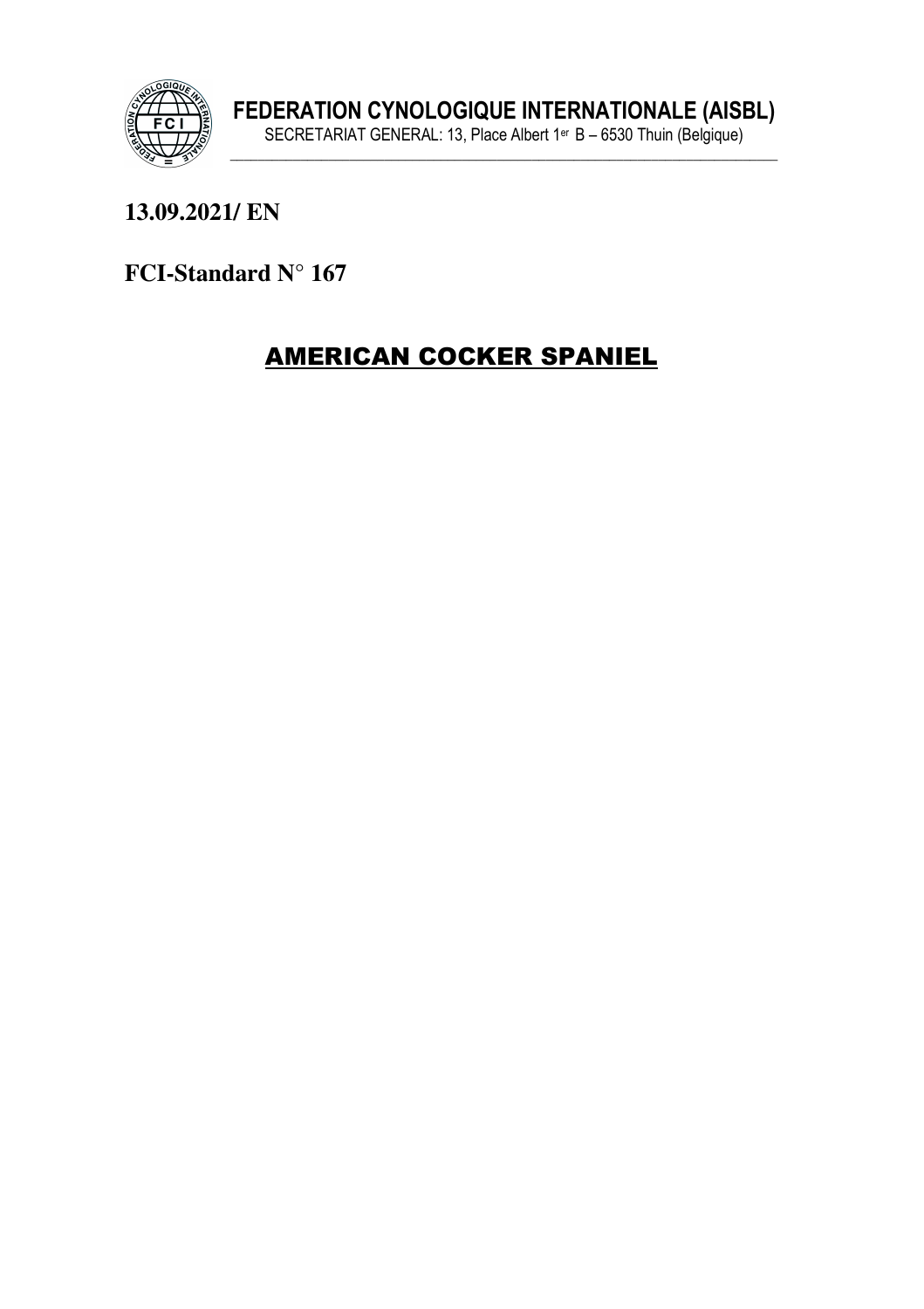**ORIGIN**: U.S.A.

### **DATE OF PUBLICATION OF THE OFFICIAL VALID STANDARD**: 27.07.2021.

**UTILIZATION**: Flushing dog, companion.

| <b>FCI-CLASSIFICATION:</b> | Group 8                | Retrievers, Flushing     |
|----------------------------|------------------------|--------------------------|
|                            |                        | Dogs, Water Dogs.        |
|                            |                        | Section 2 Flushing Dogs. |
|                            | Without working trial. |                          |

**GENERAL APPEARANCE**: The American Cocker Spaniel is the smallest member of the Sporting Group. He has a sturdy, compact body and a cleanly chiselled and refined head, with the overall dog in complete balance and of ideal size. He stands well up at the shoulder on straight forelegs with a topline sloping slightly toward strong, moderately bent, muscular quarters. He is a dog capable of considerable speed, combined with great endurance. Above all, he must be free and merry, sound, well balanced throughout and in action show a keen inclination to work. A dog well balanced in all parts is more desirable than a dog with strongly contrasting good points and faults.

**IMPORTANT PROPORTIONS**: The measurement from the breastbone to back of thigh is slightly longer than the measurement from the highest point of withers to the ground. The body must be of sufficient length to permit a straight and free stride; the dog never appears long and low.

**BEHAVIOUR / TEMPERAMENT:** Equable in temperament with no suggestion of timidity.

**HEAD**: To attain a well proportioned head, which must be in balance with the rest of the dog, it embodies an intelligent, alert, soft and appealing expression.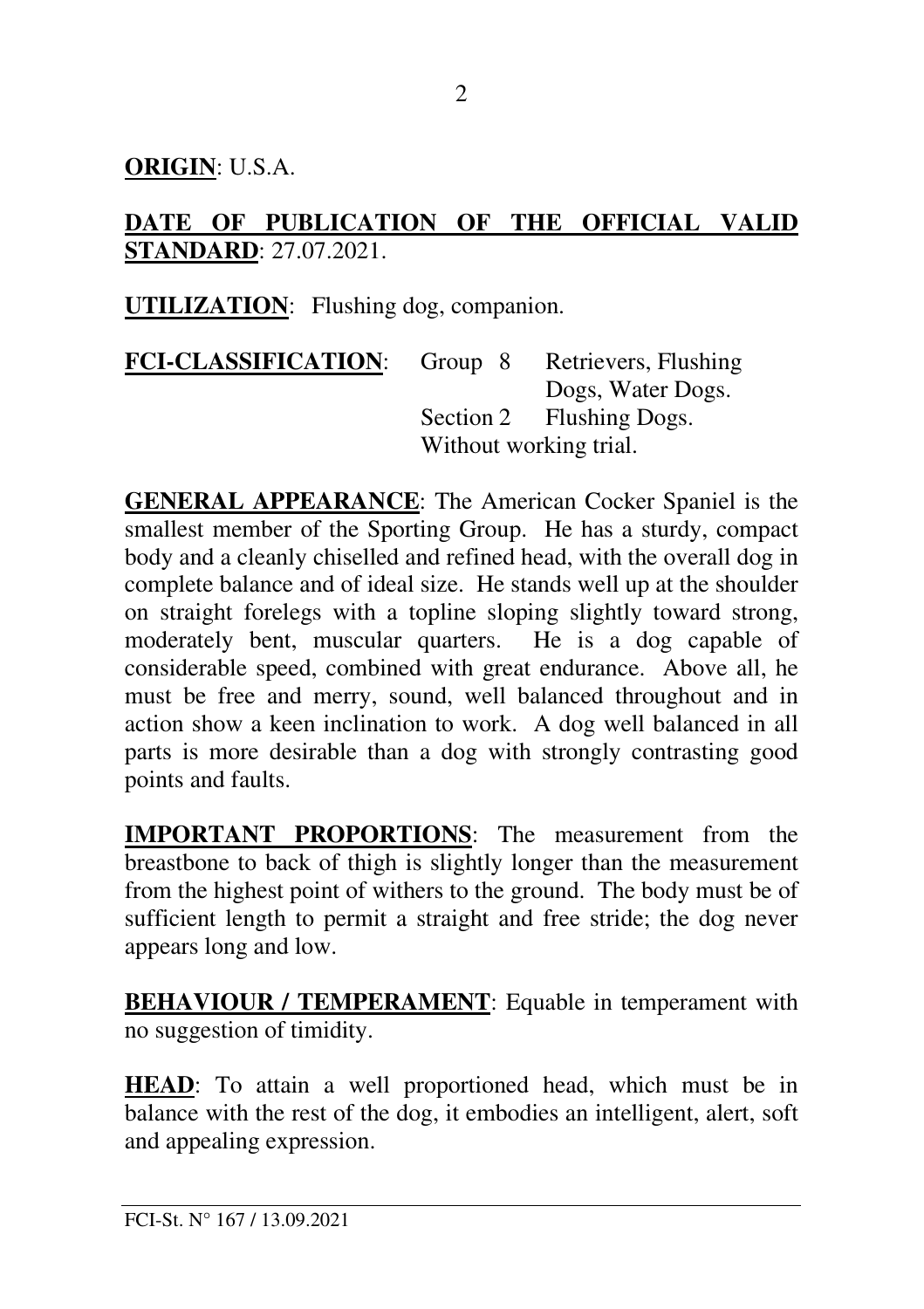### CRANIAL REGION:

Skull: Rounded but not exaggerated with no tendency toward flatness; the eyebrows are clearly defined. The bony structure beneath the eyes is well chiselled.

Stop: Pronounced.

# FACIAL REGION:

Nose: Of sufficient size to balance the muzzle and foreface, with well developed nostrils typical of a sporting dog. It is black in colour in the blacks, black and tans and black and whites; in other colours it may be brown, liver or black, the darker the better. The colour of the nose harmonizes with the colour of the eye rim.

Muzzle: Broad and deep. To be in correct balance, the distance from the stop to the tip of nose is one half the distance from the stop up over the crown to the base of the skull.

Lips: The upper lip is full and of sufficient depth to cover the lower jaw.

Jaws/Teeth: Jaws square and even. Teeth strong and sound, not too small and meet in a scissor bite.

Cheeks: Not prominent.

**EYES**: Eyeballs are round and full and look directly forward. The shape of the eye rims gives a slightly almond-shaped appearance; the eye is not weak or goggled. The colour of the iris is dark brown and in general the darker the better.

**EARS**: Lobular, long, of fine leather, well feathered, and placed no higher than a line to the lower part of the eye.

**NECK**: The neck is sufficiently long to allow the nose to reach the ground easily, muscular and free from pendulous « throatiness ». It rises strongly from the shoulders and arches slightly as it tapers to join the head.

# **BODY**:

Topline: Sloping slightly toward muscular quarters.

Back: Strong and sloping evenly and slightly downward from the shoulders to the set-on of the docked tail.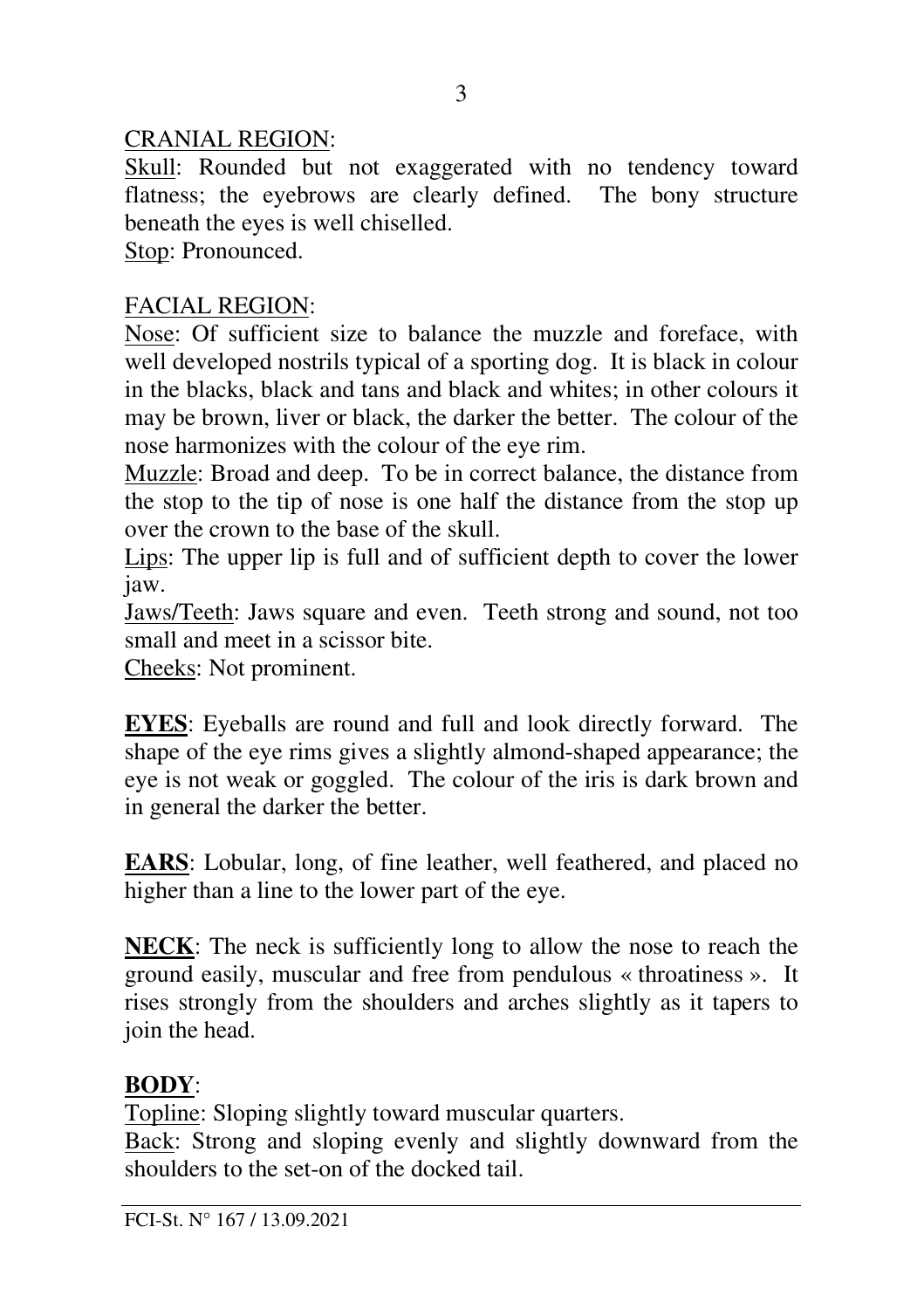Chest: Deep, its lowest point no higher than the elbows, its front sufficiently wide for adequate heart and lung space, yet not so wide as to interfere with the straight forward movement of the forelegs. Ribs are deep and well sprung.

**TAIL**: The docked tail is set on and carried on a line with the topline of the back, or slightly higher; never straight up like a terrier and never so low as to indicate timidity. When the dog is in motion the tail action is merry.

# **LIMBS**

### FOREQUARTERS:

General appearance: Forelegs are parallel, straight, strongly boned, muscular and set close to the body well under the scapulae.

Shoulder: Well laid back forming an angle with the upper arm of approximately 90° which permits the dog to move his forelegs in an easy manner with forward reach. Shoulders are clean-cut and sloping without protrusion and so set that the upper points of the withers are at an angle which permits a wide spring of rib.

Elbow: When viewed from the side with the forelegs vertical, the elbow is directly below the highest point of the shoulder blade.

Pastern: Short and strong. Dewclaws on forelegs may be removed.

Forefeet: Compact, large, round and firm with horny pads; they turn neither in nor out.

#### HINDQUARTERS:

General appearance: When viewed from behind, the hind legs are parallel when in motion and at rest. They are strongly boned and muscled.

Hips: Wide and quarters well rounded and muscular.

Upper thighs: Powerful and clearly defined.

Stifle: Moderate angulation of the stifle. Strong and there is no slippage of it in motion or when standing.

Hocks: Strong and well let down. Dewclaws on hind legs may be removed.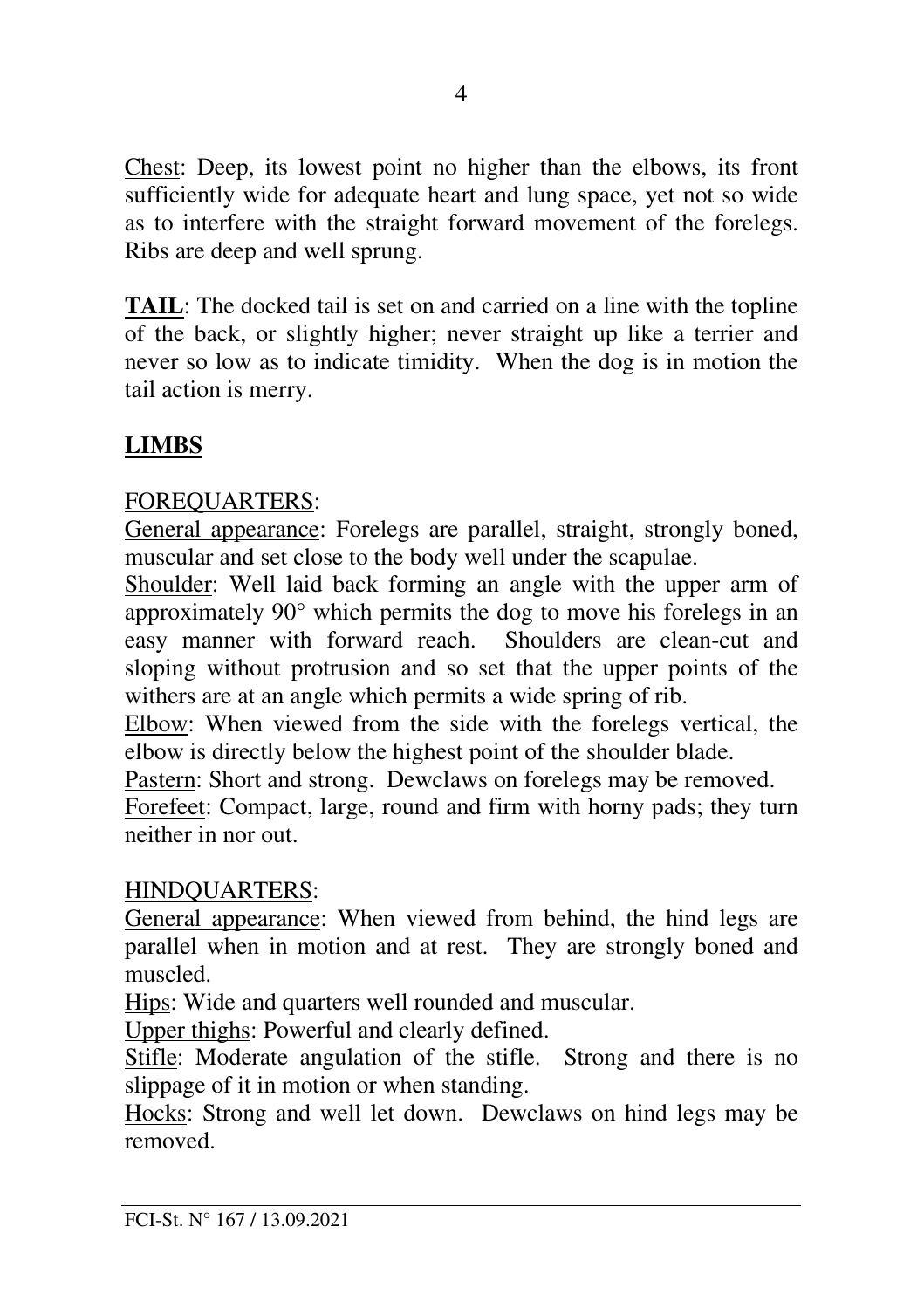Hind feet: Compact, large, round and firm with horny pads; they turn neither in nor out.

**GAIT / MOVEMENT**: The American Cocker Spaniel, though the smallest of the sporting dogs, possesses a typical sporting dog gait. Prerequisite to good movement is balance between the front and the rear assemblies. He drives with strong, powerful rear quarters and is properly constructed in the shoulders and forelegs so that he can reach forward without constriction in a full stride to counterbalance the driving force from the rear. Above all, his gait is coordinated, smooth and effortless. The dog must cover ground with his action; excessive animation should not be mistaken for proper gait.

# **COAT**

Hair: On the head, short and fine; on body, medium length, with enough undercoating to give protection. The ears, chest, abdomen and legs are well feathered, but not so excessively as to hide the Cocker Spaniel's true lines and movement or affect his appearance and function as a moderately coated sporting dog. The texture is most important. The coat is silky, flat or slightly wavy and of a texture which permits easy care. Excessive coat or curly or cottony textured coat shall be severely penalized. Use of electric clippers on the back coat is not desirable. Trimming to enhance the dog's true lines should be done to appear as natural as possible.

Colour and markings:

- Black variety: Solid colour black, to include black with tan points. The black should be jet; shadings of brown or liver in the coat are not desirable. A small amount of white on the chest and/or throat is allowed; white in any other location shall disqualify.
- Any Solid Colour Other Than Black (ASCOB): Any solid colour other than black, ranging from the lightest cream to darkest red, including brown and brown with tan points. The colour shall be of a uniform shade, but lighter colour of the feathering is permissible. A small amount of white on the chest and/or throat is allowed; white in any other location shall disqualify.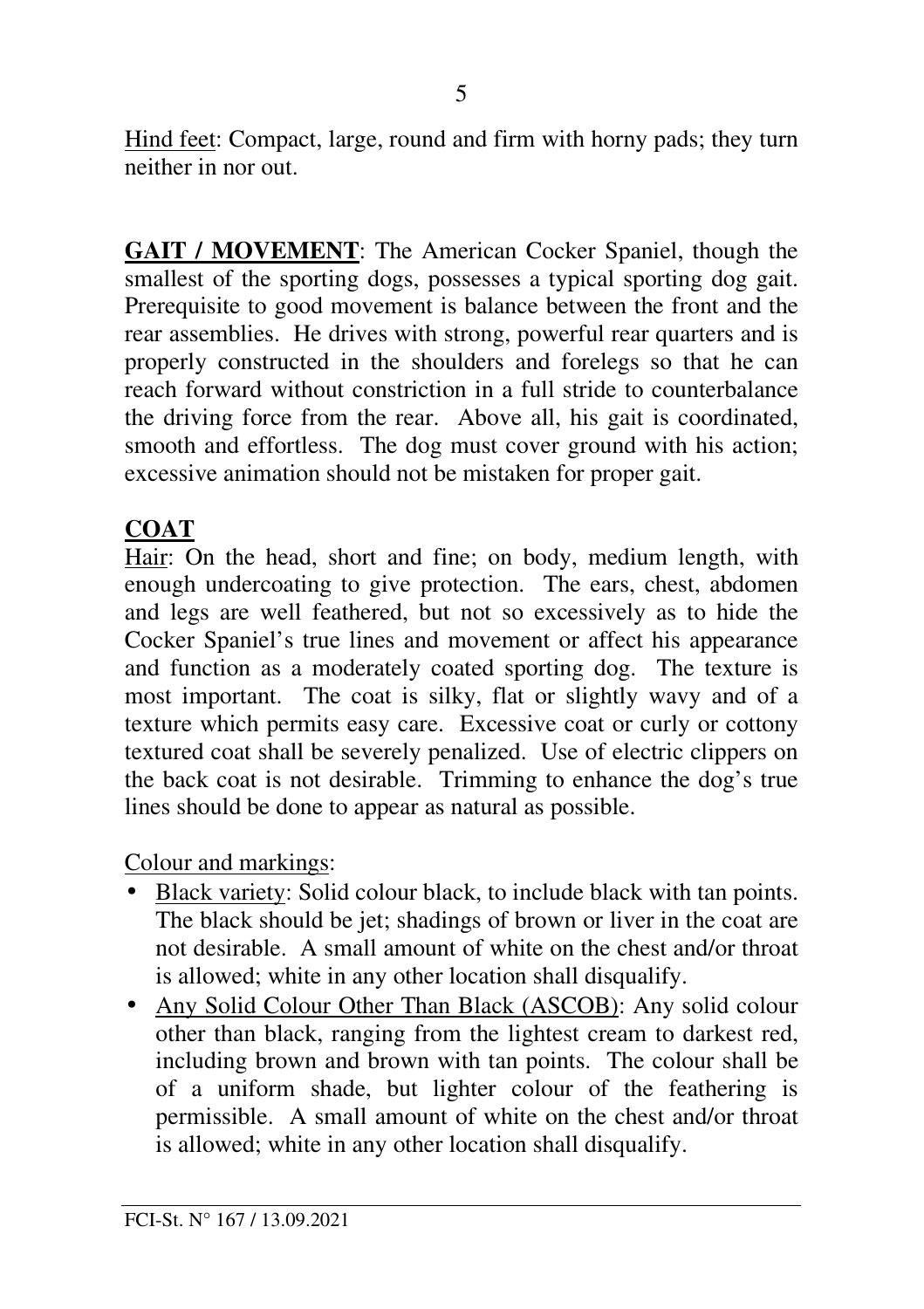- Parti-Colour variety: Two or more solid, well broken colours, one of which must be white; black and white, red and white (the red may range from lightest cream to darkest red), brown and white, and roans, to include any such colour combination with tan points. It is preferable that the tan markings be located in the same pattern as for the tan points in the Black and ASCOB varieties. Roans are classified as Parti-Colours and may be of any of the usual roaning patterns. Primary colour which is ninety percent (90%) or more shall disqualify.
- Tan points: The colour of the tan may be from the lightest cream to the darkest red and is restricted to ten percent (10%) or less of the colour of the specimen; tan markings in excess of that amount shall disqualify. In the case of tan points in the Black or ASCOB variety, the markings shall be located as follows:
	- 1) A clear tan spot over each eye;
	- 2) On the sides of the muzzle and on the cheeks;
	- 3) On the underside of the ears;
	- 4) On all feet and/or legs;
	- 5) Under the tail;
	- 6) On the chest, optional: presence or absence

shall not be penalized.

Tan markings which are not readily visible, or which amount only to traces, shall be penalized. Tan on the muzzle which extends upward, over and joins shall also be penalized. The absence of tan markings in the Black or ASCOB variety in any of the specified locations in any otherwise tan-pointed dog shall disqualify.

# **SIZE**:

The ideal height at the withers for an adult dog is 15 inches and for an adult bitch, 14 inches. Height may vary one half inch above or below this ideal. A dog whose height exceeds 15 1/2 inches or a bitch whose height exceeds 14 1/2 inches shall be disqualified. An adult dog whose height is less than 14 1/2 inches and an adult bitch whose height is less than 13 1/2 inches shall be penalized. Height is determined by a line perpendicular to the ground from the top of the shoulder blades, the dog standing naturally with its forelegs and lower hind legs parallel to the line of measurement.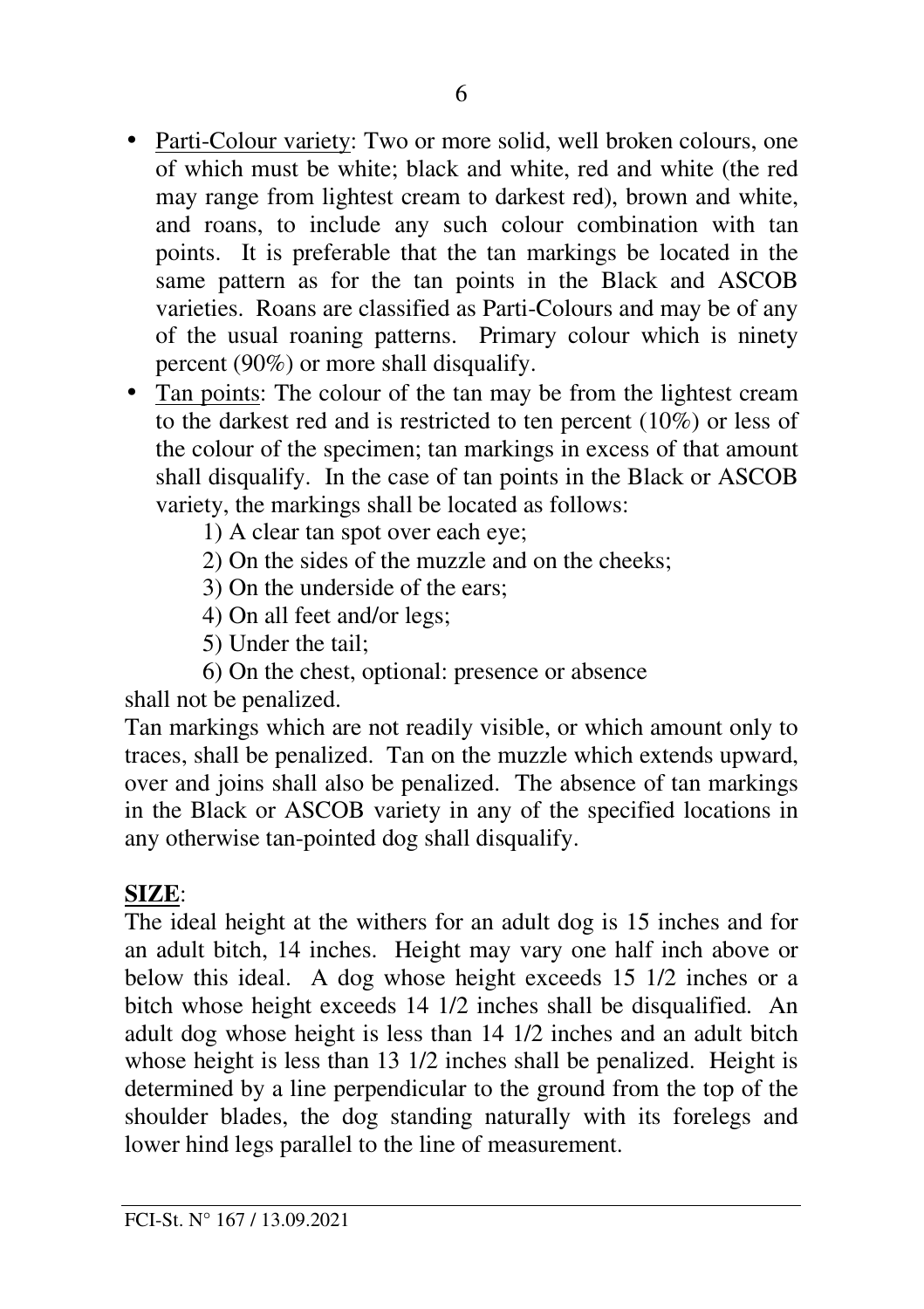**FAULTS**: Any departure from the foregoing points should be considered a fault and the seriousness with which the fault should be regarded should be in exact proportion to its degree and its effect upon the health and welfare of the dog.

# **DISQUALIFYING FAULTS**:

- Aggresive or overly shy dogs.
- Any dog clearly showing physical or behavioural abnormalities.
- Colour and markings: The aforementioned colours are the only acceptable colours or combination of colours. Any other colours or combination of colours to disqualify.
- Black variety: White markings except on chest and throat.
- Any Solid Colour Other Than Black variety: White markings except on chest and throat.
- Parti-Colour variety: Primary colour ninety percent (90%) or more.
- Tan points: (1) Tan markings in excess of ten percent (10%);
	- (2) Absence of tan markings in Black or ASCOB variety in any of the specified locations in an otherwise tan-pointed dog.
- Height: Males over 15 1/2 inches. Females over 14 1/2 inches.
- **Eyes: blue, blue marbled, blue flecked.**

# **N.B.:**

- Male animals should have two apparently normal testicles fully descended into the scrotum.
- Only functionally and clinically healthy dogs, with breed typical conformation should be used for breeding.

# **The latest amendments are in bold characters.**